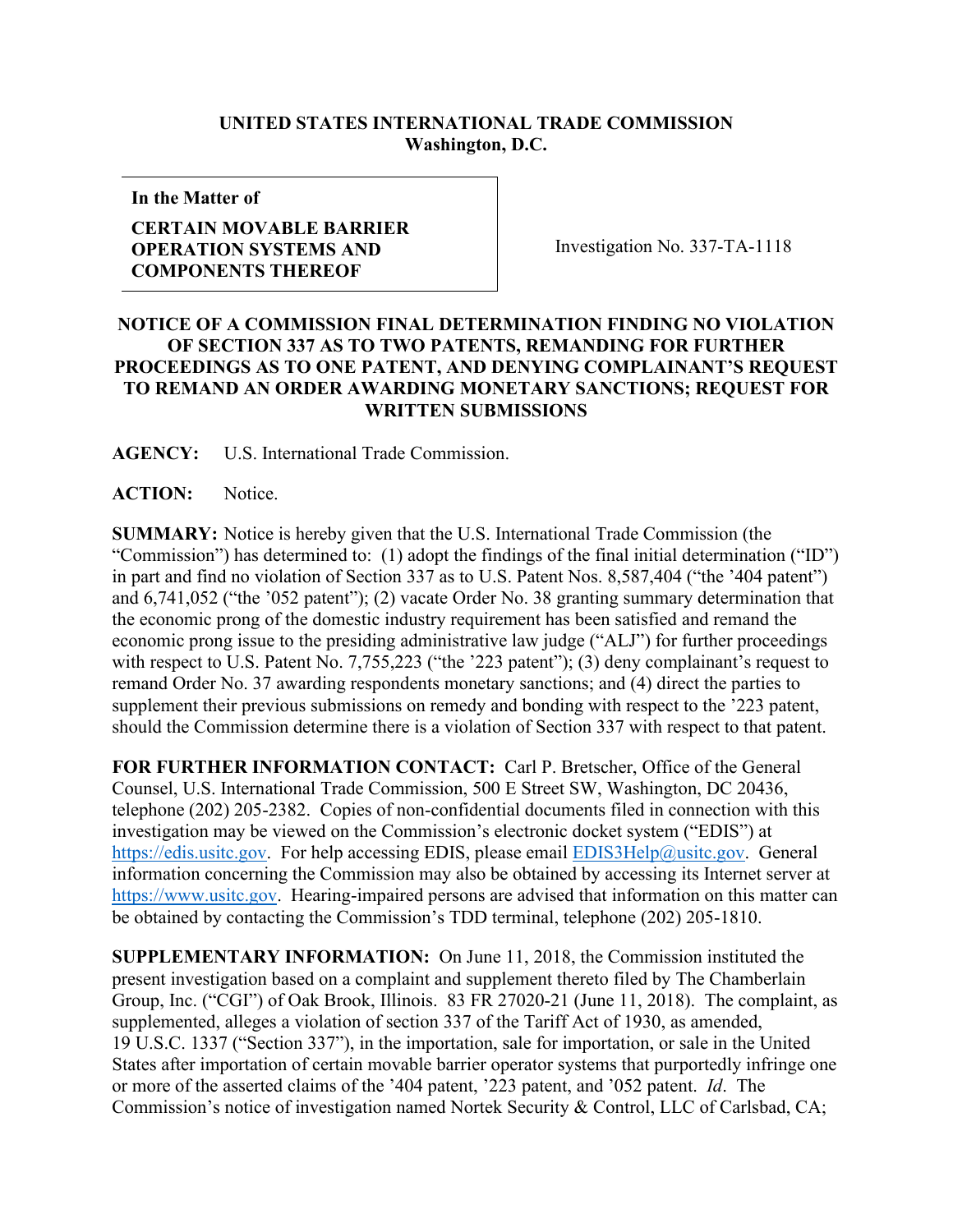Nortek, Inc. of Providence, RI; and GTO Access Systems, LLC of Tallahassee, FL (collectively, "Nortek") as respondents. 83 FR at 270721. The Office of Unfair Import Investigations was not named as a party to this investigation. *See id.*

The Commission partially terminated the investigation with respect to certain patent claims withdrawn by CGI. *See* Order No. 16 (Feb. 5, 2019), *not rev'd*, Comm'n Notice (March 6, 2019); Order No. 27 (June 7, 2019), *not rev'd*, Comm'n Notice (June 27, 2019); Order No. 31 (July 30, 2019), *not rev'd*, Comm'n Notice (Aug. 19, 2019); Order No. 32 (Sept. 27, 2019), *not rev'd*, Comm'n Notice (Oct. 17, 2019). The only asserted claims still at issue are claim 11 of the '404 patent, claims 1 and 21 of the '223 patent, and claim 1 of the '052 patent.

On June 5, 2019, the presiding administrative law judge ("ALJ") issued a *Markman* order (Order No. 25) construing the claim terms in dispute.

On December 12, 2018, CGI filed a motion for summary determination, pursuant to 19 CFR 210.18(a), that it has satisfied the economic prong of the domestic industry requirement. Nortek filed a response opposing the motion on February 11, 2019. The ALJ held a teleconference with the parties on May 31, 2019. On June 6, 2019, the ALJ issued a notice advising the parties that the motion would be granted, and a formal written order would be issued later. Order No. 26 (June 6, 2019).

The ALJ held an evidentiary hearing on June 10-14, 2019.

On November 20, 2019, the ALJ issued Order No. 37 making a "preliminary monetary sanctions award" to Nortek to compensate for travel and deposition-related expenses, court recording fees, and attorney preparation time resulting from CGI's late production of documents.

On November 25, 2019, the ALJ issued the two subject IDs. The first ID (Order No. 38) grants CGI's motion for summary determination that CGI has satisfied the economic prong of the domestic industry requirement, pursuant to 19 CFR 210.42(c). The second is the final ID, which finds no violation of Section 337 because: (i) Nortek has not infringed asserted claim 11 of the '404 patent; (ii) Nortek has not infringed asserted claims 1 or 21 of the '223 patent and CGI does not satisfy the technical prong of the domestic industry requirement with respect to that patent; and (iii) although certain accused products satisfy asserted claim 1 of the '052 patent, that claim is invalid. ID at 1, 286-87. The final ID contains the recommended determination ("RD") on remedy and bonding recommending that, should the Commission reverse these findings and determine there is a violation of Section 337, the Commission issue a limited exclusion order and cease and desist orders against Nortek and impose a bond of 100 percent of the entered value of covered articles during the period of Presidential review. *Id.* at 277-86.

On December 4, 2019, Nortek filed a petition for review and CGI filed a contingent petition for review of Order No. 38 granting summary determination that the economic prong has been satisfied. On December 9, 2019, CGI filed a petition for review of the final ID, while Nortek filed a contingent petition for review of the final ID.

On December 16, 2019, the Commission issued a notice of its determination to extend the deadline for determining whether to review Order No. 38 to coincide with the deadline for determining whether to review the final ID. Comm'n Notice (Dec. 16, 2019).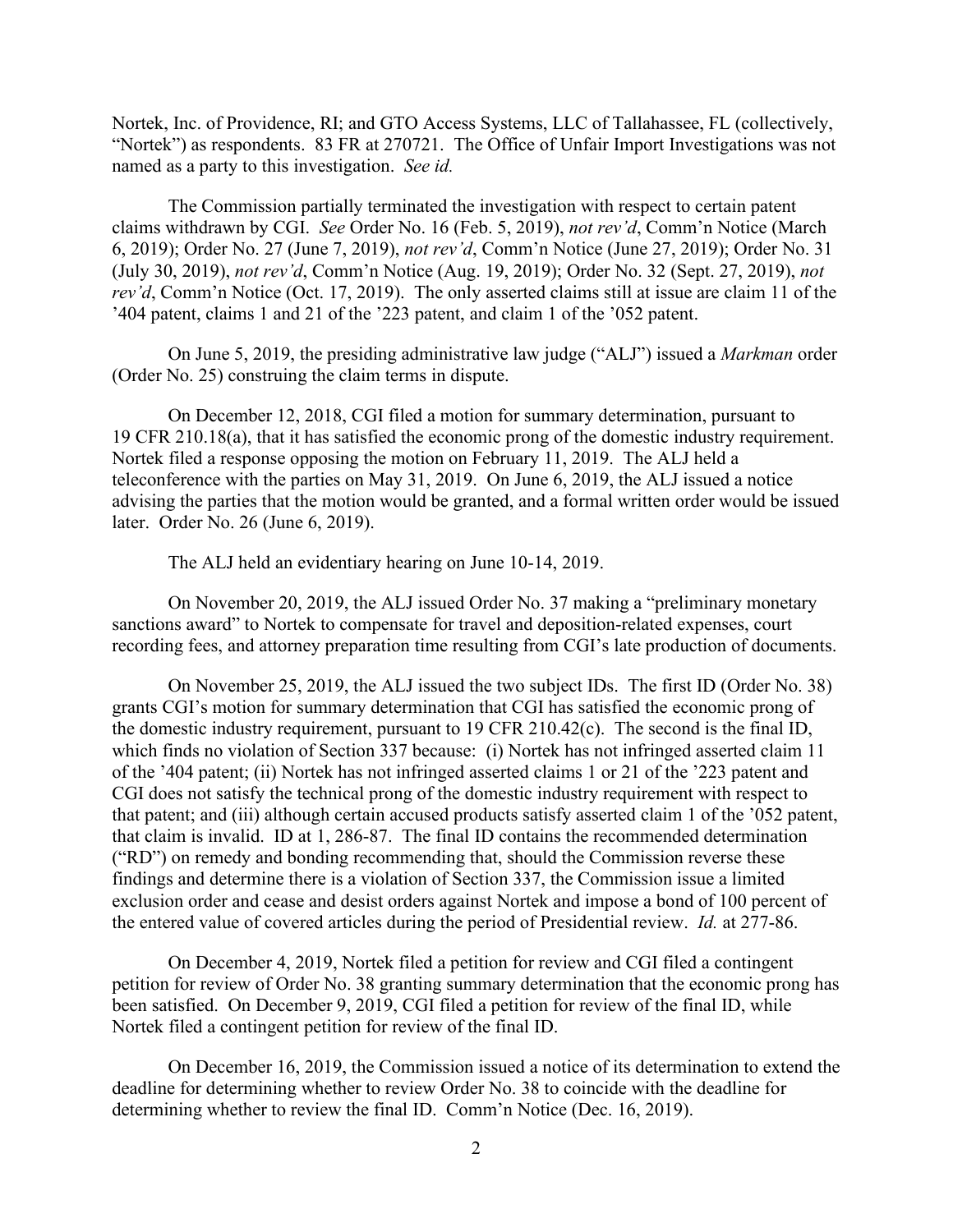On December 18, 2019, the Commission issued a notice soliciting comments on the public interest from the public. 84 FR 70998-99 (Dec. 26, 2019). The Commission received no responses from the public. Also, no party filed a submission on the public interest, pursuant to 19 CFR 210.50(a)(4).

On February 19, 2020, the Commission issued a notice of its determination to review Order No. 38 and the final ID in part. 85 FR 10723-26 (Feb. 25, 2020). The Commission asked the parties for further briefing on certain violation issues and on remedy, the public interest, and bonding. *Id.* The parties submitted their initial briefs in response to the Commission's notice on March 4, 2020, and their reply briefs on March 11, 2020.

On March 27, 2020, CGI filed a "request" to remand Order No. 37, the "preliminary monetary sanctions award," to the ALJ for a final ruling. Nortek filed its opposition to CGI's request on April 1, 2020.

On April 20, 2020, the Commission extended the target date for completion of this investigation to May 18, 2020.

Having reviewed the record in this investigation, including the final ID, Order Nos. 37 and 38, and the parties' submissions, the Commission has made the following determinations:

- (1) The Commission has determined to adopt the ID's findings with respect to the '404 patent that: (a) Nortek does not infringe claim 11 of the '404 patent; (b) CGI satisfies the technical prong of the domestic industry requirement with respect to that patent; and (c) there is no violation of Section 337 with respect to the '404 patent. The Commission takes no position on whether claim 11 of the '404 patent is invalid as abstract under 35 U.S.C. 101.
- (2) The Commission has determined to adopt the ID's findings with respect to the '052 patent that: (a) claim 1 is directly and indirectly infringed but only with respect to Nortek's original gate operator products (Commissioner Schmidtlein does not join the majority's finding that Nortek infringes claim 1 of the '052 patent, but instead she takes no position on that question); (b) CGI satisfies the technical prong of the domestic industry requirement with respect to claim 1; (c) claim 1 is invalid as obvious under 35 U.S.C. 103; and (d) there is no violation of Section 337 with respect to the '052 patent.
- (3) The Commission has determined to vacate Order No. 38, which grants summary determination that CGI has satisfied the economic prong of the domestic industry requirement, and to remand the economic prong issue to the presiding ALJ for further proceedings with respect to the '223 patent.
- (4) The Commission has determined to deny CGI's untimely request to remand Order No. 37 for a final ruling on its "preliminary monetary sanctions award." The Commission has determined to adopt Order No. 37 as a final order.
- (5) The Commission again directs CGI to identify and explain, from the record, articles that it contends are "components of" the subject products, and thus